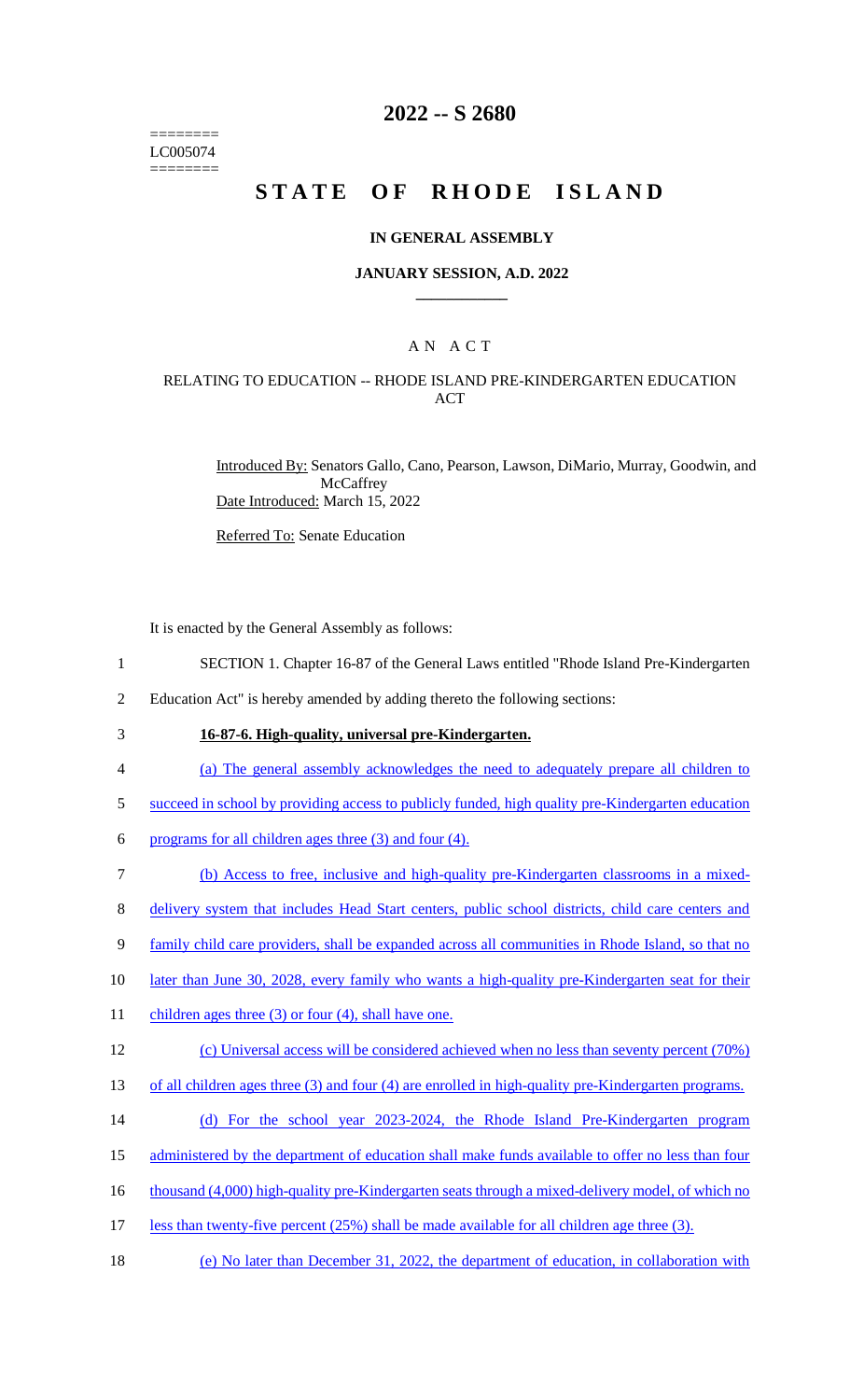| $\mathbf{1}$   | the department of human services, the Head Start Collaboration Office, and the RI early learning       |
|----------------|--------------------------------------------------------------------------------------------------------|
| $\overline{2}$ | council shall submit to the governor, speaker of the house, senate president, and chairs of house      |
| 3              | and senate finance committees and education committees a year-by-year growth plan to achieve           |
| $\overline{4}$ | universal access to high-quality pre-kindergarten for all children ages three (3) and four (4) by June |
| 5              | 30, 2028; the growth plan shall detail annual growth targets and projected funding needs, as well      |
| 6              | as how the state will:                                                                                 |
| $\tau$         | (1) Equitably distribute pre-Kindergarten funding to Head Start centers, center-based                  |
| $8\,$          | providers, family child care providers and school districts;                                           |
| 9              | (2) Ensure the expanding pre-Kindergarten program does not disrupt the stability of infant             |
| 10             | and toddler care throughout the state;                                                                 |
| 11             | (3) Prepare, recruit and retain a highly-qualified early childhood workforce;                          |
| 12             | (4) Build capacity among new and existing providers to ensure quality standards are met                |
| 13             | in all settings; and                                                                                   |
| 14             | (5) Ensure providers in the mixed-delivery system have sufficient facilities to expand                 |
| 15             | access to high-quality pre-Kindergarten services.                                                      |
| 16             | 16-87-7. High quality elements.                                                                        |
| 17             | (a) To expand access to high-quality pre-Kindergarten education programs, it is essential              |
| 18             | to invest in expanding high-quality early learning in order to meaningfully increase children's        |
| 19             | school readiness.                                                                                      |
| 20             | (b) The Rhode Island department of elementary and secondary education (the                             |
| 21             | "department") is hereby authorized to promulgate and adopt rules and regulations for the               |
| 22             | implementation of high quality, universal pre-Kindergarten. The following quality standards shall      |
| 23             | be established in regulation by the department:                                                        |
| 24             | (1) Teacher education and certification;                                                               |
| 25             | (2) Class size and staff ratios;                                                                       |
| 26             | (3) Learning time;                                                                                     |
| 27             | (4) Learning standards;                                                                                |
| 28             | (5) Curriculum;                                                                                        |
| 29             | (6) Support for students with special needs;                                                           |
| 30             | (7) Support for dual English language learners;                                                        |
| 31             | (8) Professional development;                                                                          |
| 32             | (9) Child assessments; and                                                                             |
| 33             | (10) Observations to improve practice.                                                                 |
| 34             | (c) To whatever extent deemed necessary by the department, quality standards may be                    |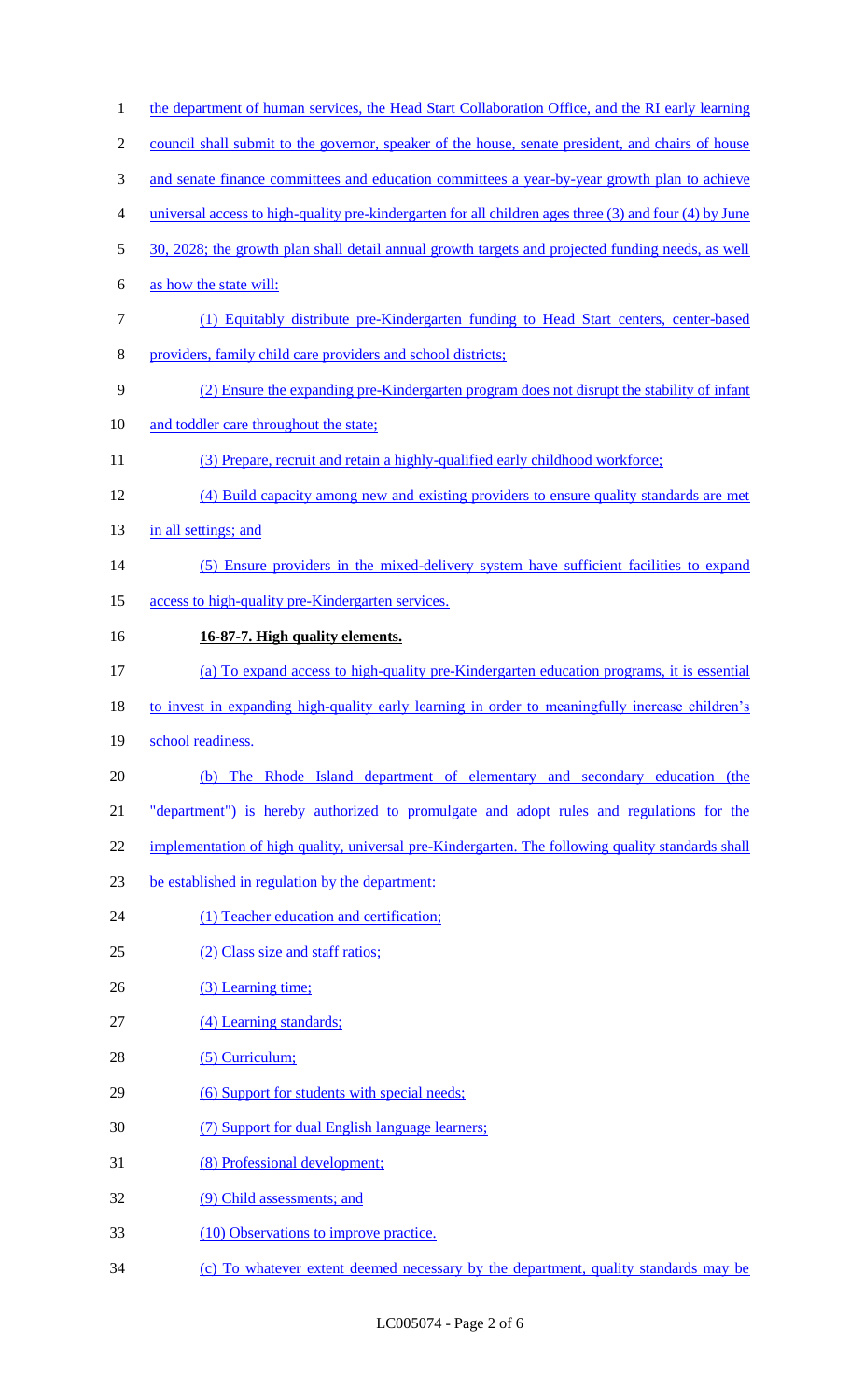| $\mathbf{1}$     | differentiated by pre-Kindergarten education setting, such that every provider-type in a mixed-        |
|------------------|--------------------------------------------------------------------------------------------------------|
| $\mathbf{2}$     | delivery model is able and expected to meet the highest quality standards as defined by the            |
| $\mathfrak{Z}$   | department.                                                                                            |
| $\overline{4}$   | 16-87-8. Successful transitions.                                                                       |
| $\mathfrak s$    | (a) Successful coordination between Rhode Island's high-quality pre-Kindergarten and                   |
| 6                | kindergarten programs is essential for setting a solid foundation for all students. In order to have a |
| $\boldsymbol{7}$ | seamless pathway from pre-Kindergarten to third grade, standards, curriculum, instruction and          |
| $8\,$            | assessments shall be aligned.                                                                          |
| 9                | (b) Effective transition programs and practices to help students and families move                     |
| 10               | successfully from one setting to another shall be established.                                         |
| 11               | (c) All local education agencies (LEAs) in Rhode Island shall develop a kindergarten                   |
| 12               | transition strategy to support incoming students and families. The transition strategy must include    |
| 13               | two $(2)$ parts:                                                                                       |
| 14               | (1) Student and family communication and engagement plans; and                                         |
| 15               | (2) Program-level transition plans.                                                                    |
| 16               | These strategies may include:                                                                          |
| 17               | (1) For student and family transition, the following strategies shall be considered:                   |
| 18               | (i) Student visits to their future kindergarten classroom;                                             |
| 19               | (ii) Kindergarten teacher visits to the pre-Kindergarten classrooms;                                   |
| 20               | (iii) Workshops for families of incoming kindergarten children; and                                    |
| 21               | (iv) Kindergarten orientation sessions the summer before school starts.                                |
| 22               | (2) For program-level transition planning the following strategies shall be considered:                |
| 23               | (i) Creation of transition teams and liaisons between pre-Kindergarten programs and                    |
| 24               | district schools;                                                                                      |
| 25               | (ii) Joint professional development and data sharing for pre-Kindergarten to third grade               |
| 26               | teachers; and                                                                                          |
| 27               | (iii) Teacher-to-teacher conferences.                                                                  |
| 28               | 16-87-9. Pre-Kindergarten facilities.                                                                  |
| 29               | (a) No later than December 31, 2022, the department of human services shall provide the                |
| 30               | senate president and the speaker of the house with a report on the status of disbursement and impact   |
| 31               | of capital funds made available by the early learning facilities general obligation bond approved      |
| 32               | March 2, 2021.                                                                                         |
| 33               | (b) The department of elementary and secondary education and the department of human                   |
| 34               | services shall establish programs and initiatives to ensure providers renovate, acquire, develop,      |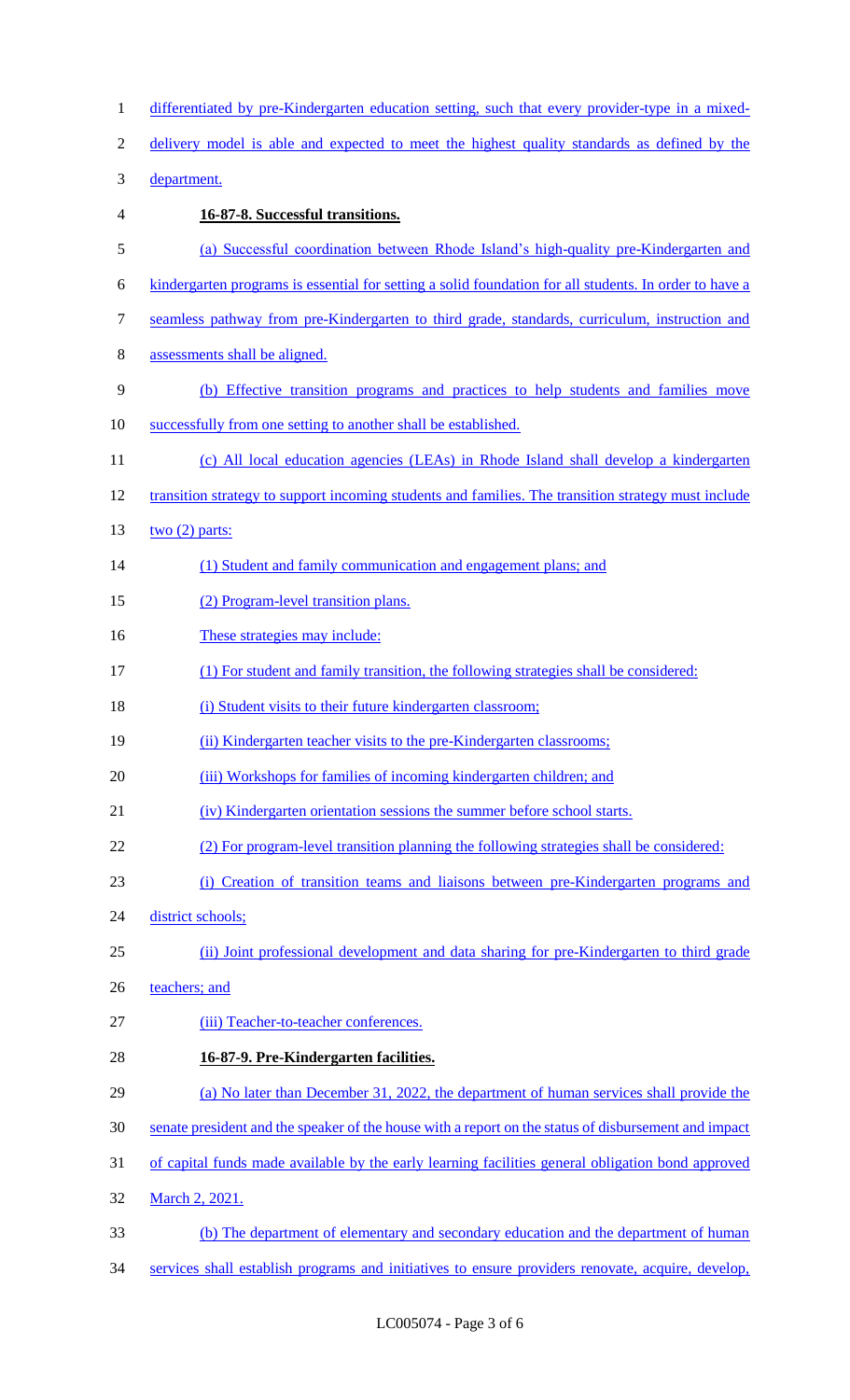- 1 and/or expand facilities that meet licensing and facilities standards, in order to increase access to
- high-quality pre-Kindergarten learning environments. Programs and initiatives may include, but
- shall not be limited to:
- (1) Grant programs to be used for facility planning, predevelopment activities, and/or urgent facility maintenance required for the health, safety and quality of existing programs;
- (2) Supporting the establishment of strategic partnerships between local education agencies
- and community-based early learning providers to make use of available space in existing facilities;
- and/or
- (3) Technical assistance for providers to access capital, navigate licensing standards for facilities, and/or begin the facility improvement and development processes.
- SECTION 2. Section 16-87-4 of the General Laws in Chapter 16-87 entitled "Rhode Island Pre-Kindergarten Education Act" is hereby amended to read as follows:
- 
- **16-87-4. Early childhood workforce development.**
- (a) The Rhode Island department of elementary and secondary education shall work with other state departments and private philanthropy to establish a statewide, comprehensive, research- based early childhood workforce development scholarship program to expand the numbers of early childhood educators who have an associate's or bachelor's degree in early childhood education and who work with children from birth to age five (5). (b)(1) In furtherance of the goals set forth in this chapter, no later than January 1, 2023, the
- 20 governor's workforce board of Rhode Island shall convene a working group comprised of
- 21 representatives from the department of elementary and secondary education, department of human
- services, office of the postsecondary commissioner, the RI early learning council, organized labor
- and early childhood education industry employers, whose purpose shall be to identify barriers to
- 24 entry into the early childhood education workforce, and to design accessible and accelerated
- pathways into the workforce, including, but not limited to, registered apprenticeships and
- postsecondary credit for prior work experience.
- (2) No later than April 1, 2023, the working group shall provide the general assembly with
- 28 recommendations for addressing the barriers to workforce entry and implementing the solutions
- 29 identified by the working group; the recommendations shall outline any administrative action to be
- taken by the participating agencies to implement the recommendations, as well as any legislative
- action required to make a solution feasible.
- (3) If and when appropriate, and in accordance with program administration guidelines, the industry employers may seek to create a sector partnership via the real jobs Rhode Island program
- 34 to implement workforce solutions.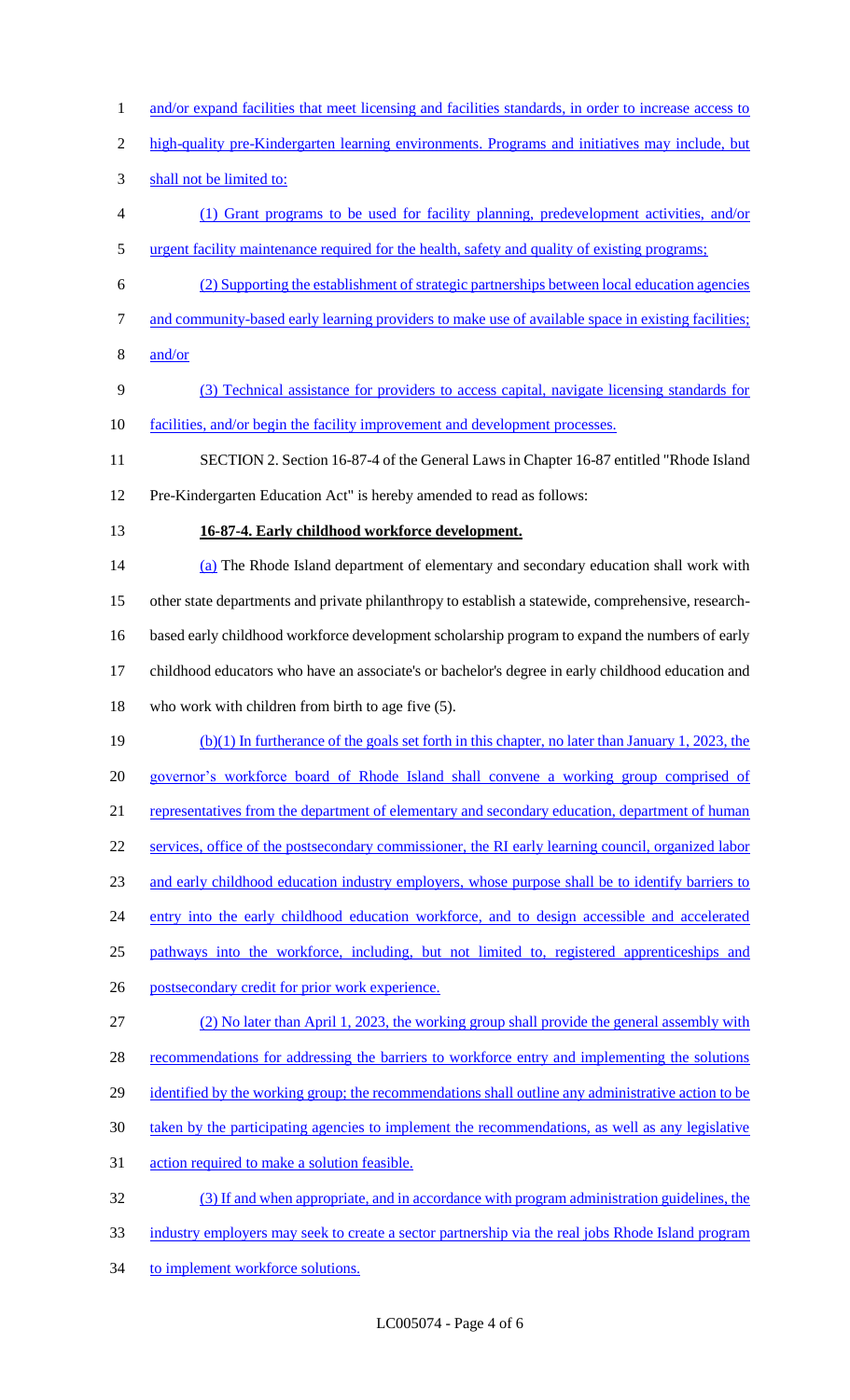- SECTION 3. Sections 16-87-3 and 16-87-5 of the General Laws in Chapter 16-87 entitled "Rhode Island Pre-Kindergarten Education Act" are hereby repealed. **16-87-3. Planning phase for a pre-Kindergarten program.** (a) The Rhode Island department of elementary and secondary education shall begin planning an initial, pilot pre-Kindergarten program that meets high quality standards, builds on the existing early childhood education infrastructure in the state (including child care, Head Start and public schools) and serves children ages three (3) and four (4) who reside in communities with concentrations of low performing schools. This planning phase will develop specific goals to
- expand the pilot pre-Kindergarten program over time and will also identify opportunities to
- 10 strengthen care and learning programs for infants and toddlers.
- (b) During this planning phase, the Rhode Island department of elementary and secondary education will quantify the resources needed to achieve and maintain high quality standards in pre-13 Kindergarten programs and identify incentives and supports to develop a qualified early education workforce, including opportunities for experienced early childhood educators and paraprofessionals to acquire college degrees and earn early childhood teacher certification. (c) The Rhode Island department of elementary and secondary education will begin to develop plans to collect and analyze data regarding the impact of the pilot pre-Kindergarten 18 program on participating children's school readiness and school achievement. **16-87-5. Reporting.** 20 The Rhode Island department of elementary and secondary education shall report back to
- 21 the general assembly and the governor on the progress of the pilot planning phase no later than
- October 31, 2008.
- SECTION 4. This act shall take effect upon passage.

======== LC005074 ========